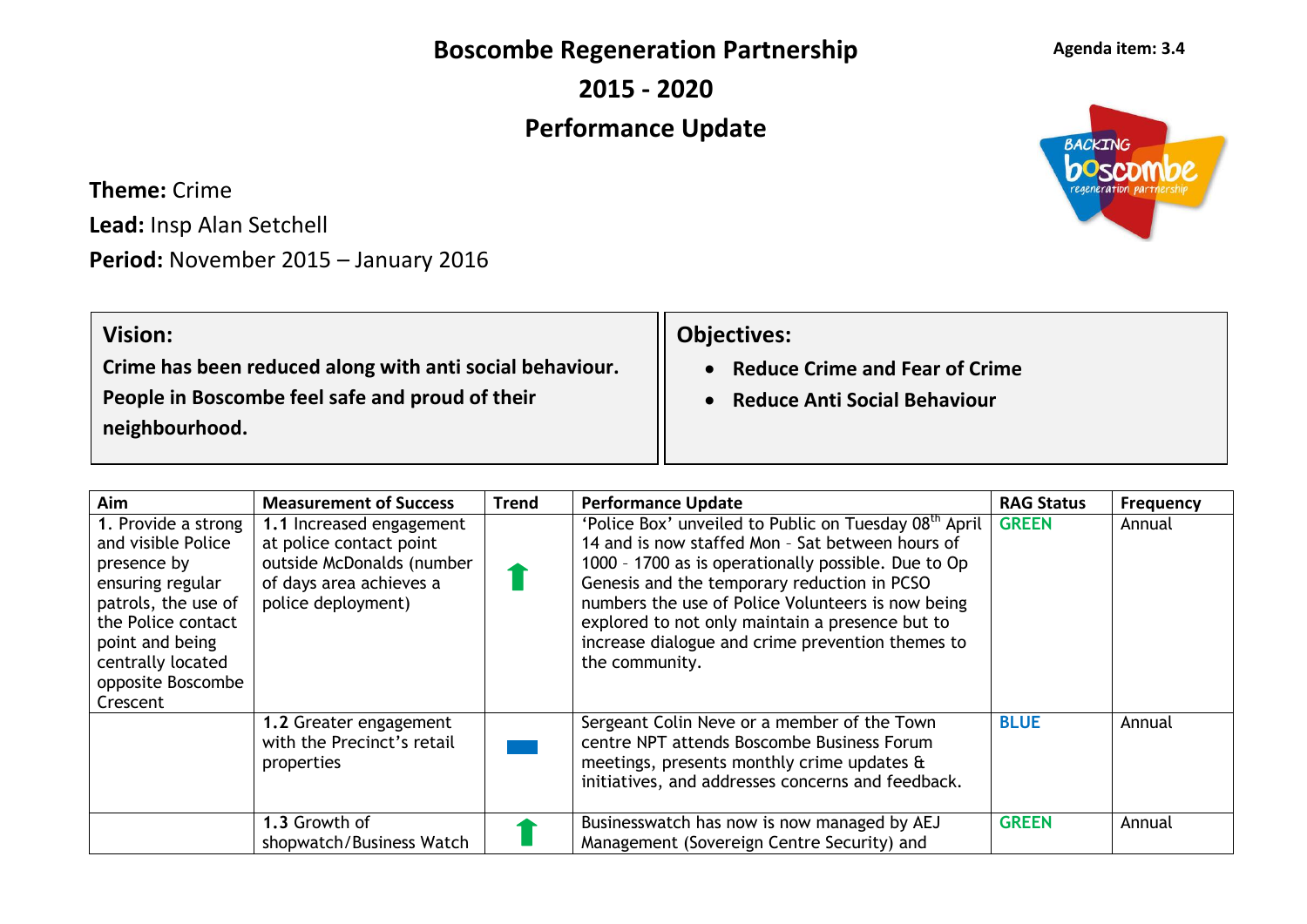|                                                                                                                                                             |                                                    | currently have 25 members and constantly looking<br>for additional membership in the Precinct and into<br>Pokesdown. Meetings are monthly and attended by<br>Sergeant Colin Neve or a member of the Town<br>centre NPT. Returned to the original radio system<br>which has seen an upturn in the use of the system<br>and an increase in Business watch membership.                                                                                                                                                                                                                                                                                                                                                                                                                                                                                                                 |              |         |
|-------------------------------------------------------------------------------------------------------------------------------------------------------------|----------------------------------------------------|-------------------------------------------------------------------------------------------------------------------------------------------------------------------------------------------------------------------------------------------------------------------------------------------------------------------------------------------------------------------------------------------------------------------------------------------------------------------------------------------------------------------------------------------------------------------------------------------------------------------------------------------------------------------------------------------------------------------------------------------------------------------------------------------------------------------------------------------------------------------------------------|--------------|---------|
|                                                                                                                                                             | 1.4 Precinct Policing<br>Proposal - CSAS           | Two CSPO's (Community Safety Patrol Officers)<br>commenced their duties employed by Guarding UK<br>on 19 <sup>th</sup> May 2014 and still managed by GUK. They<br>have been well received in the community and<br>having a positive effect on local issues. The scheme<br>officially launched on 8 <sup>th</sup> July 2014.<br>The CSAS patrol foot print includes building line to<br>building line of Christchurch Road from The<br>Crescent to the Precinct.<br>A new 'tri logo' will be placed on their uniforms to<br>acknowledge the 3 funding streams.<br>CSAS 'Operational Analysis 2015' performance<br>document received from Guarding UK.<br>CSAS Audit taking place on Wednesday 20 <sup>th</sup> January<br>2016.<br>Inspector Setchell to produce an options paper for<br>the board to discuss preferred CSAS model and<br>funding yet to be secured for 2016 - 2017. | <b>GREEN</b> | Ongoing |
| 2. Robustly tackle<br>drug dealing using<br>a wide range of<br>measurements to<br>disrupt the drugs<br>market and catch<br>those responsible<br>for supply. | 2.1 Number of misuse of<br>drugs warrants executed | <b>Operation Voltage is now Dorset Police's</b><br>overarching strategy to deal with the dangerous<br>drugs markets (DDM) operating across the County.<br>Relevant and priority tasks from this operation will<br>be given to Operation Furlong to complete at a<br>local level.<br>Operation Furlong is now the responsibility of<br>Inspector Alan Setchell and now forms part of the<br>routine duties and responsibilities of the local<br>Neighbourhood Policing Team. The focus of this<br>business area will still be to frustrate and minimise<br>opportunities for 'on street drug dealing:<br>Uniform patrols<br>• Plain clothed patrols                                                                                                                                                                                                                                  | <b>GREEN</b> | Ongoing |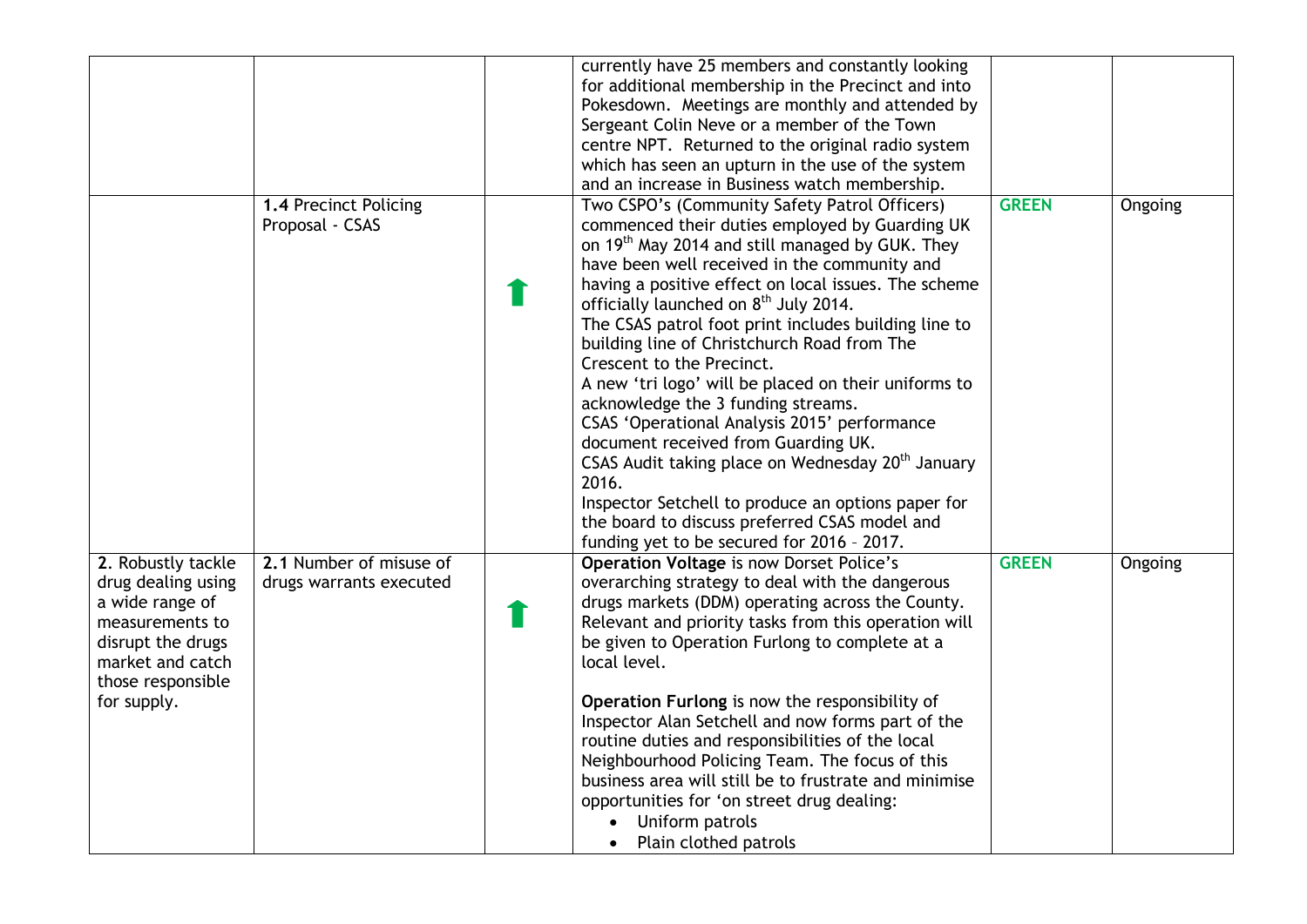|                                                                                                           |                                                                                                    | Misuse of drugs warrants<br>Passive drugs dogs<br>To enhance the positive outcomes regarding<br>minimising the opportunities for the DDM to<br>'cuckoo' vulnerable tenants more collaborative<br>working is being explored between Op Furlong and<br>Op Galaxy analysts.                                                                         |              |         |
|-----------------------------------------------------------------------------------------------------------|----------------------------------------------------------------------------------------------------|--------------------------------------------------------------------------------------------------------------------------------------------------------------------------------------------------------------------------------------------------------------------------------------------------------------------------------------------------|--------------|---------|
|                                                                                                           | 2.2 Decrease from 83% of<br>Boscombe residents seeing<br>drug dealing as a problem<br>in Boscombe. | <b>Currently 83%</b><br>90% in 2014<br>81% in 2013<br>89% in 2012.<br>Action - Ensure Dorset Police are included in the<br>Residents Survey focus groups getting underneath<br>the results and understanding how we can increase<br>this figure.<br>• Approach to media agreed with independent<br>group to be continually reviewed.             | <b>GREEN</b> | Annual  |
|                                                                                                           |                                                                                                    | Understanding of media required. Local community<br>request a local approach to media releases to<br>reduce the opportunity for positive reports being<br>written as negative stories regarding Boscombe                                                                                                                                         | <b>AMBER</b> | Ongoing |
|                                                                                                           |                                                                                                    | Local Cllrs invited to as many drugs related<br>Warrants / operations as practical. Passive drugs<br>dog tactic used in Precinct.                                                                                                                                                                                                                | <b>GREEN</b> | Ongoing |
|                                                                                                           |                                                                                                    | Positive enforcement activity- a culture of 'you tell<br>us, we will take action' continues. NPT actively<br>encouraging information.                                                                                                                                                                                                            | <b>GREEN</b> | Ongoing |
|                                                                                                           | 2.3 Increase the<br>membership of Boscombe<br>landlord group.                                      | On-going work to try to increase numbers attending<br>Landlords forum. This to be moved across to<br><b>Housing lead</b>                                                                                                                                                                                                                         | <b>GREEN</b> | Ongoing |
| 3. Work to reduce<br>anti social<br>behaviour and<br>criminal activity<br>and ensure<br>reporting is easy | 3.1 Annual                                                                                         | Due to the introduction of 'Niche' which is a whole<br>new computer operating system 'Crime data' is<br>only available for the whole of the East<br><b>Bournemouth Section.</b><br>ASB data 01/04/2015 - 11012016 is showing a total<br>reduction of 216 incidents of ASB (-7.3%). Nuisance<br>incidents are down 204 (-8.7%) and personal by 65 | <b>GREEN</b> | Annual  |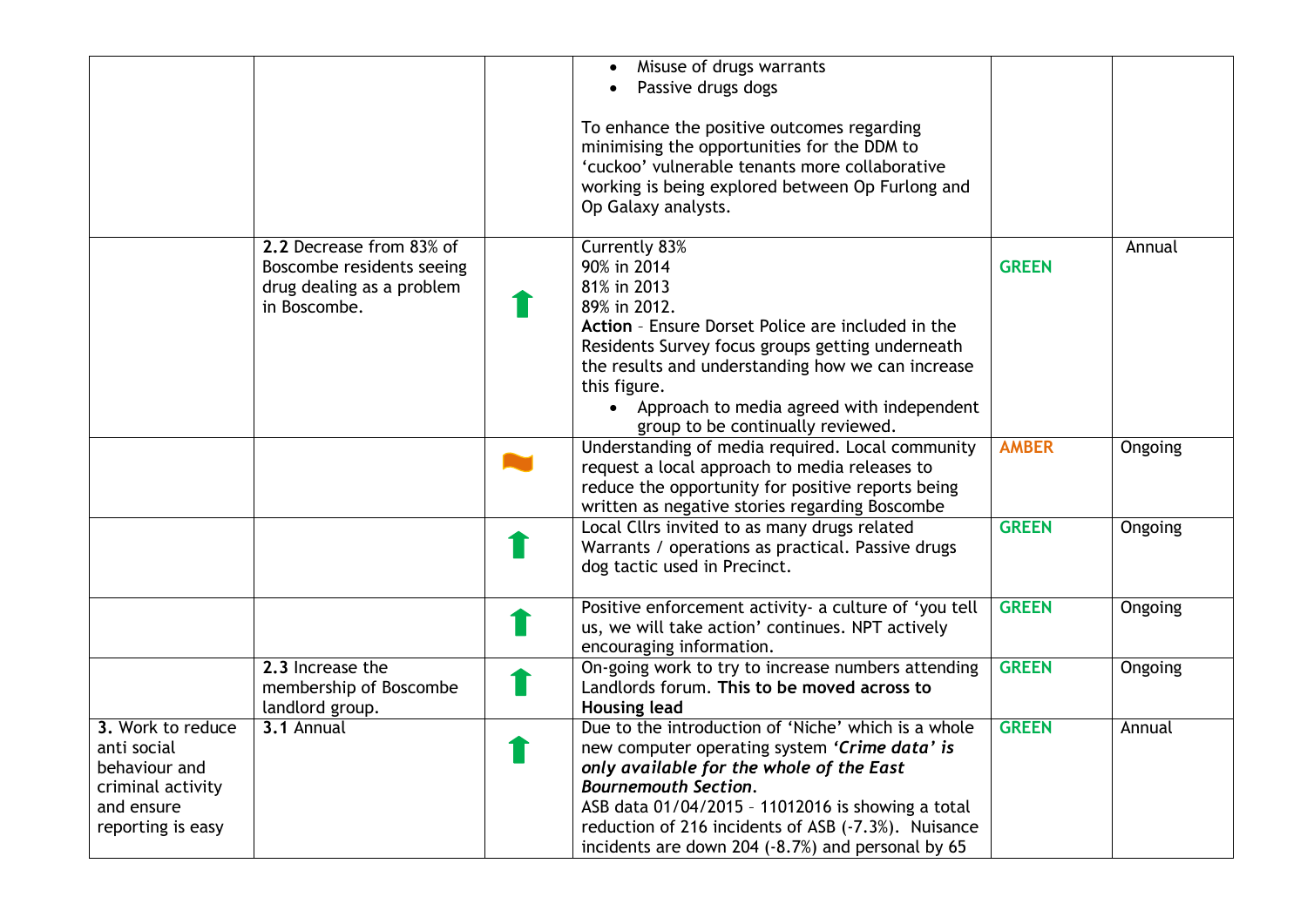| 3.2 Reduce dwelling<br>burglary by 5%                                                                    | $(-14.7\%).$<br>Crime data 01/04/2015 - 11012016 is showing total<br>crime increase of 980 crimes (+27%) believed to be<br>due to crimes being recorded more accurately and<br>in accordance with National Crime Recording<br>Standards.<br>Dwelling Burglary increase of 18 (+8.0%)                              | <b>GREEN</b> | Annual   |
|----------------------------------------------------------------------------------------------------------|-------------------------------------------------------------------------------------------------------------------------------------------------------------------------------------------------------------------------------------------------------------------------------------------------------------------|--------------|----------|
| 3.3 Reduce 'other<br>burglary' by 5%                                                                     | Non-dwelling burglary decrease by 13 crimes<br>$(-4.9%)$ Shed / garage breaks down $-66$ $(-44.3%)$                                                                                                                                                                                                               | <b>GREEN</b> | Annual   |
| 3.4 Reduce vehicle crime<br>by $5%$                                                                      | Theft from Motor Vehicle increase by 454 crimes<br>(+54.9%) but has begun to show a downward trend<br>since early December 2015.                                                                                                                                                                                  | <b>RED</b>   | Annual   |
| 3.5 Reduce pedal cycle<br>theft by 10%                                                                   | $2013/14 = 276$<br>$2014/15 = 218$<br>21% decrease                                                                                                                                                                                                                                                                | <b>GREEN</b> | Annual   |
| 3.6 Increase detection rate<br>from 23.4% to 28%                                                         | Positive outcomes at 23.9%                                                                                                                                                                                                                                                                                        | <b>BLUE</b>  |          |
| 3.7 Increase from 33%<br>Boscombe residents feeling<br>safe outside after dark                           | 25% in 2015<br>21% 2014<br>33% 2013<br>25% 2012<br>Action - Ensure Dorset Police are included in the<br>Residents Survey focus groups getting underneath<br>the results and understanding how we can increase<br>this figure.<br>• Approach to media agreed with independent<br>group to be continually reviewed. | <b>GREEN</b> | Annually |
| 3.8 Reduction from 49% of<br><b>Boscombe residents</b><br>perceiving ASB to be a<br>significant problem. | Current figure 56%<br>58% 2014<br>49% 2012                                                                                                                                                                                                                                                                        | <b>GREEN</b> | Annually |
|                                                                                                          | <b>ASB - Environmental</b><br>$2013/14 - 358$<br>$2014/15 - 150$                                                                                                                                                                                                                                                  | <b>GREEN</b> | Annually |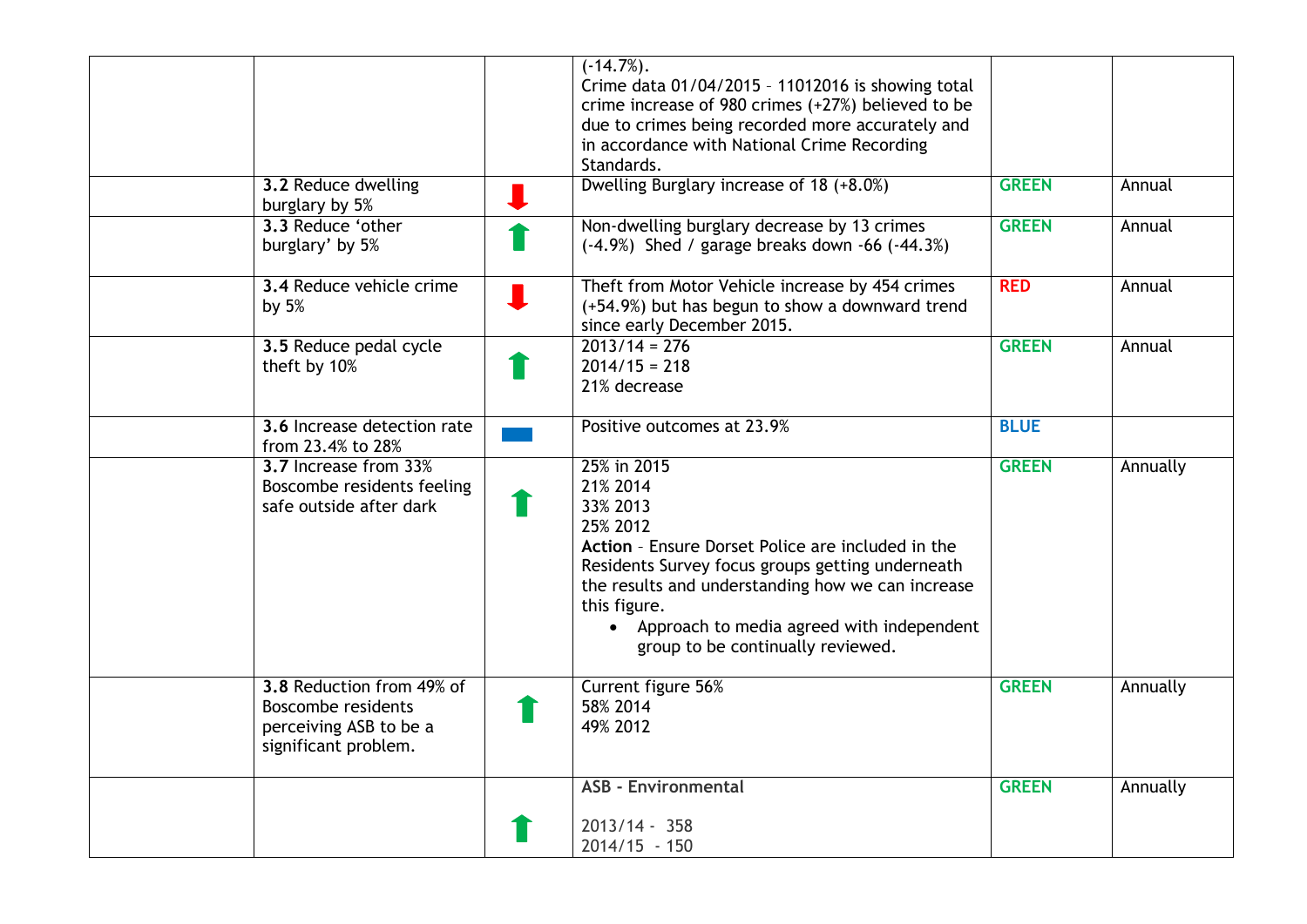|                                                                                                                      | Reduction - 208 - 58.%                                                                                                                                                                                                                              |              |                |
|----------------------------------------------------------------------------------------------------------------------|-----------------------------------------------------------------------------------------------------------------------------------------------------------------------------------------------------------------------------------------------------|--------------|----------------|
|                                                                                                                      | <b>ASB - Nuisance</b>                                                                                                                                                                                                                               | <b>GREEN</b> | Annually       |
|                                                                                                                      | $2013/14 - 2,003$<br>2014 / 15 - 1,918<br>Reduction - 85 -4.2%                                                                                                                                                                                      |              |                |
|                                                                                                                      | <b>ASB - Personal</b><br>$2013/14 - 276$                                                                                                                                                                                                            | <b>RED</b>   | Annually       |
|                                                                                                                      | $2014/15 - 293$<br>Increase of - 17 or 6.2%<br><b>Total</b>                                                                                                                                                                                         | <b>GREEN</b> | Annually       |
|                                                                                                                      | $2013/14 - 2,637$<br>$2014/15 - 2,361$<br><b>OVERALL REDUCTION</b>                                                                                                                                                                                  |              |                |
| 3.9 Reduction from 79% of<br>Boscombe residents stating<br>that drunk & rowdy people<br>are a problem in their area. | 276<br>$-10.5%$<br>Currently at 76%<br>82% in 2014<br>80% in 2013<br>82% in 2012                                                                                                                                                                    | <b>GREEN</b> | Annual         |
|                                                                                                                      | Officers continue to take positive action regarding<br>drunk & rowdy behaviour.<br>1st Jan 2014. Borough wide DPPO live from 1st July<br>2014 until 2016.                                                                                           | <b>AMBER</b> | <b>Ongoing</b> |
| 3.10 Reduction in numbers<br>of allocations from HMP                                                                 | <b>Operation Galaxy:</b><br>Partnership link with Probation and Prisons<br>(nationally). Before we are able to gauge progress<br>we need to establish the past and current numbers.<br>Galaxy analyst now in post to support this piece of<br>work. | <b>AMBER</b> | <b>Ongoing</b> |
|                                                                                                                      | <b>Team Galaxy:</b><br>Analyst in post<br>Enforcement officers to be recruited.                                                                                                                                                                     | <b>GREEN</b> | Ongoing        |
|                                                                                                                      | Multi agency inspection of supported<br>accommodation programme continues.                                                                                                                                                                          | <b>BLUE</b>  | Ongoing        |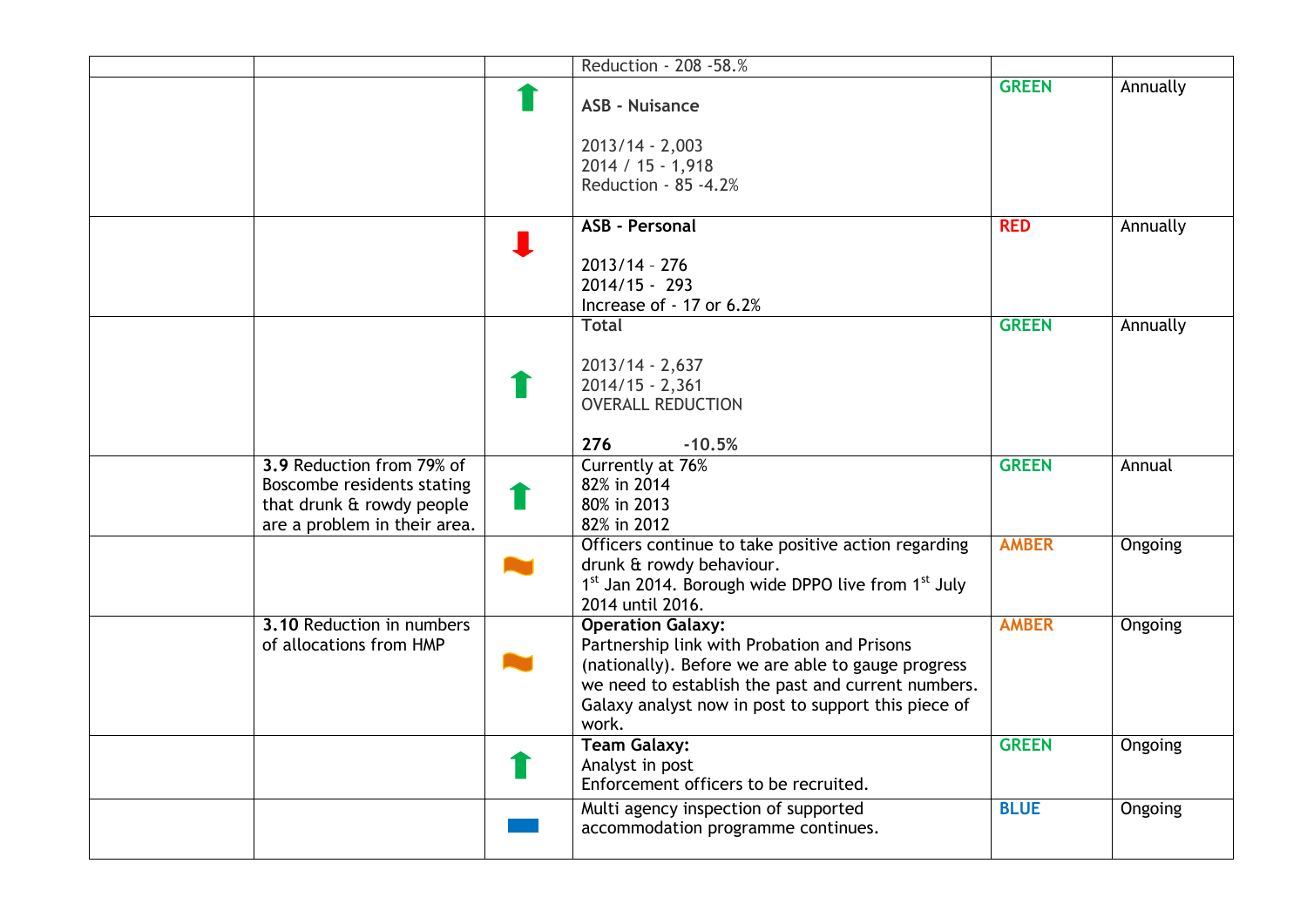|                                                                                            |                                                               | New Planning applications reviewed monthly as part<br>of Atlas Group for new HMO's / Licenced premises<br>and formally objections raised if likely to impact on<br>the local community and the work of the Boscombe<br>Regeneration Partnership. Shutters in Christchurch<br>Road objection is a recent example.                                                                                                                                                                                                                                                                                                                                                      | <b>BLUE</b>  | Ongoing   |
|--------------------------------------------------------------------------------------------|---------------------------------------------------------------|-----------------------------------------------------------------------------------------------------------------------------------------------------------------------------------------------------------------------------------------------------------------------------------------------------------------------------------------------------------------------------------------------------------------------------------------------------------------------------------------------------------------------------------------------------------------------------------------------------------------------------------------------------------------------|--------------|-----------|
|                                                                                            |                                                               | Strand 3 of Operation Galaxy progresses by<br>identifying and preventing resettlement of<br>offenders into Boscombe area without local<br>connection and support the SP Hub in risk assessing<br>placements. Probation now party to this process<br>with a representative in attendance at monthly<br>meetings.<br>Operation Galaxy utilises its network / operational<br>knowledge to re house vulnerable victims of<br>'cuckooing'.                                                                                                                                                                                                                                 | <b>GREEN</b> | Quarterly |
| 4. Tackle<br>perceptions with<br>clear messages and<br>use of the media                    | To be discussed                                               |                                                                                                                                                                                                                                                                                                                                                                                                                                                                                                                                                                                                                                                                       |              |           |
| 5. Continue<br>Operation Planet,<br>helping street sex<br>workers to leave<br>the industry | 5.1 Number of females who<br>leave on street<br>prostitution. | Operation Planet update.<br>Co chair appointed from Dorset police Safe Guard<br>and Referral Unit. Detective Insp Joe Williams<br>SWRAC continues to receive referrals from Dorset<br>Police and other key partners.<br>Operation Planet area of business now forms part of<br>the routine duties and responsibilities of the local<br>Neighbourhood Policing Team. On the 18 <sup>th</sup> and 19 <sup>th</sup><br>December two days of action were conducted by<br>the local team resulting in -<br>2 x males being interviewed for soliciting offences<br>and are awaiting an appropriate disposal decision.<br>2 x sex workers receiving street cautions; 1 x sex | <b>BLUE</b>  | Ongoing   |